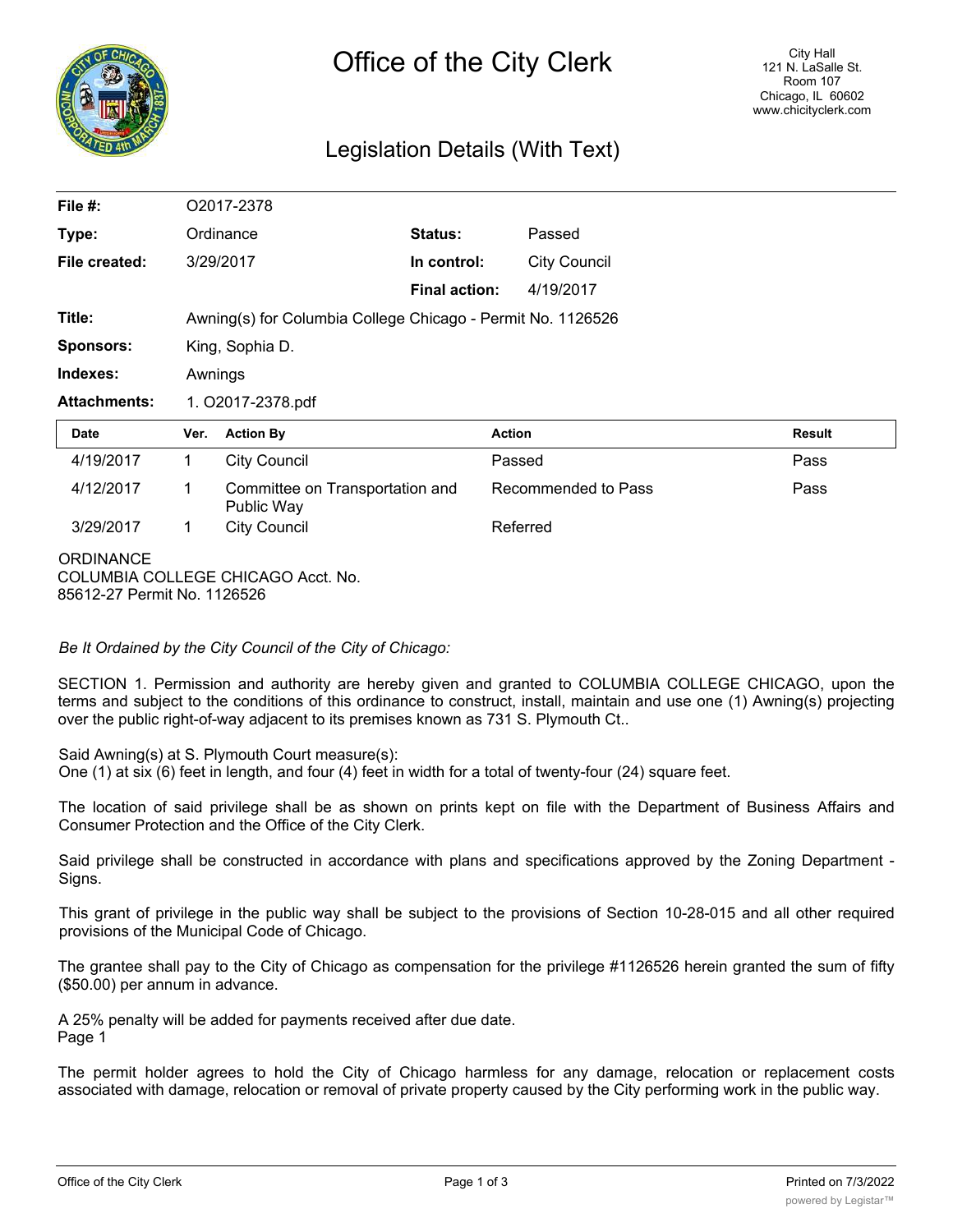(page 2 of '3)

graphics front -62" x 51' graphics side -4I"x33"

NOTES<br>-GALV STL FRAME (1) -SILVER FINISH ALL<br>TIE BAH UP<br>ALL V BO TUBING

COLUMBIA COLLEGE

**ISOMETRIC<br>VIEW CONCEPT** 

 $7' \in \bullet$ WO"

V

 $e'-o$ 

## **THATCHER OAKS**

Phone 63C-«a3-S7&o Tax 630-833 5795 718 Industrial Or<br>Elrnhui&t IL60126

tAMtttt QY

Domlmr

Department of Business Affairs and Consumer Protection

Small Business Center - Public Way Use Unit City Hall - 121 N LaSalle Street, Room 800 · Chicago. IL 60602 312-74-GOB1Z/ 312-744-6249 · (312) 744-1944 (TTY) http7/www.citvol'ch <http://www.citvol'ch> icago.org/bacp <http://icago.org/bacp>

**AMWFAffiS**